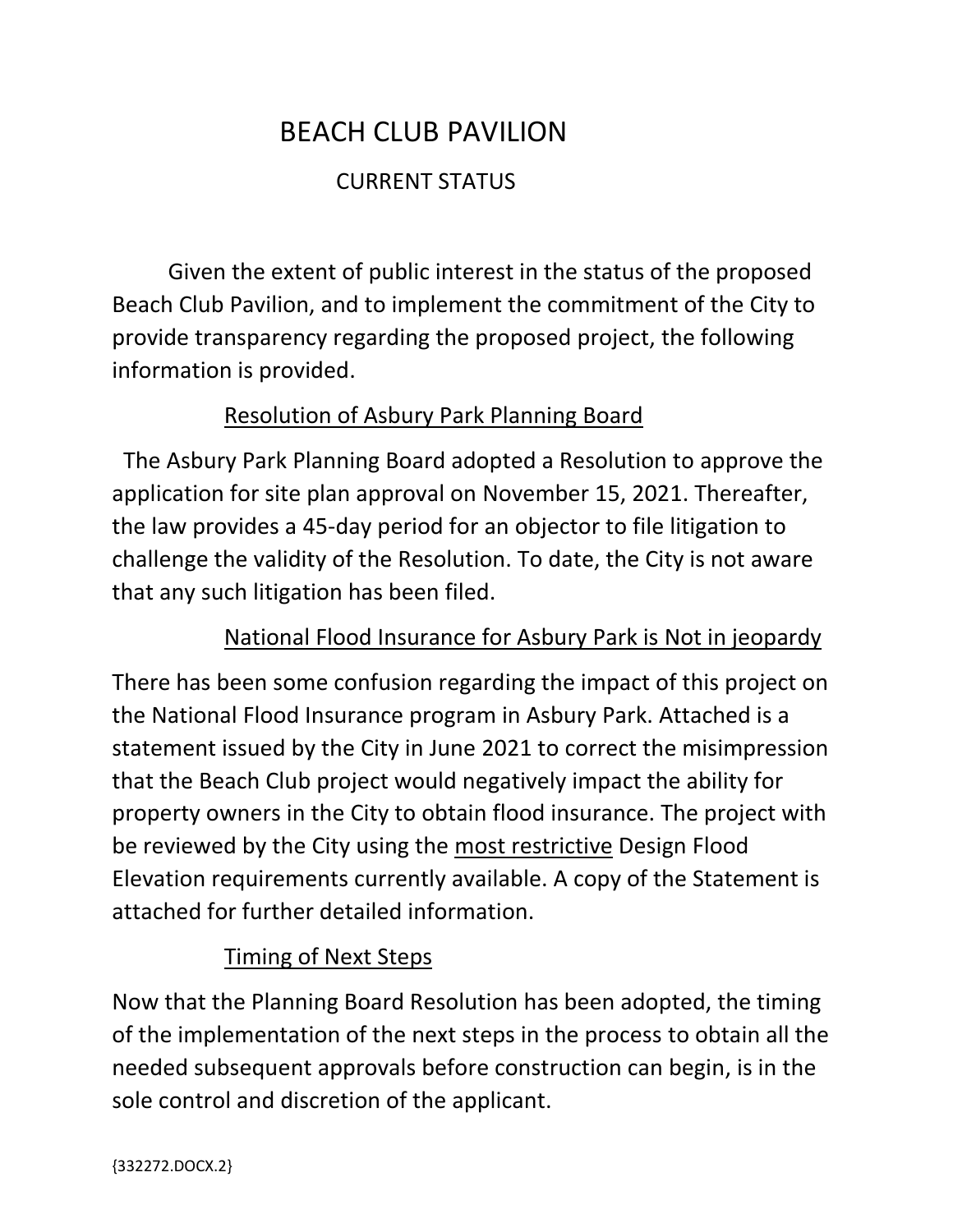#### Major Action Steps Before Construction

The following is a list of the major actions and approvals that are needed before the Beach Club project can proceed to construction.

- CAFRA Permit compliance. A letter of compliance with the CAFRA Permit issued on March 26,2004 was issued by New Jersey Department of Environmental Protection on February 21,2020.
- Resolution compliance. Plans are revised by applicant's engineer and architect to reflect the conditions of approval in the Resolution and the professional reports. Sewer connection fee is paid as part of resolution compliance. A performance bond is posted. Once plans are satisfactory per the Board Engineer and Planner, they are signed by the Board Chair and Secretary.
- Treatment Works Application for sewer connection and Approval by New Jersey Department of Environmental Protection of New Jersey, if necessary.
- Soil erosion application and approval by Freehold Soil Conservation District.
- Flood Plain review, because the property is in a floodplain, separate plans, based on construction documents, are submitted to building department for this review.
- Construction plans will be reviewed by the City Designated Flood Plain Manager (T and M), for compliance with the most restrictive Design Flood Elevation requirements currently available for projects within Special Flood Hazard Areas.
- Filing of construction documents for permits. Filing of construction documents to be submitted to City